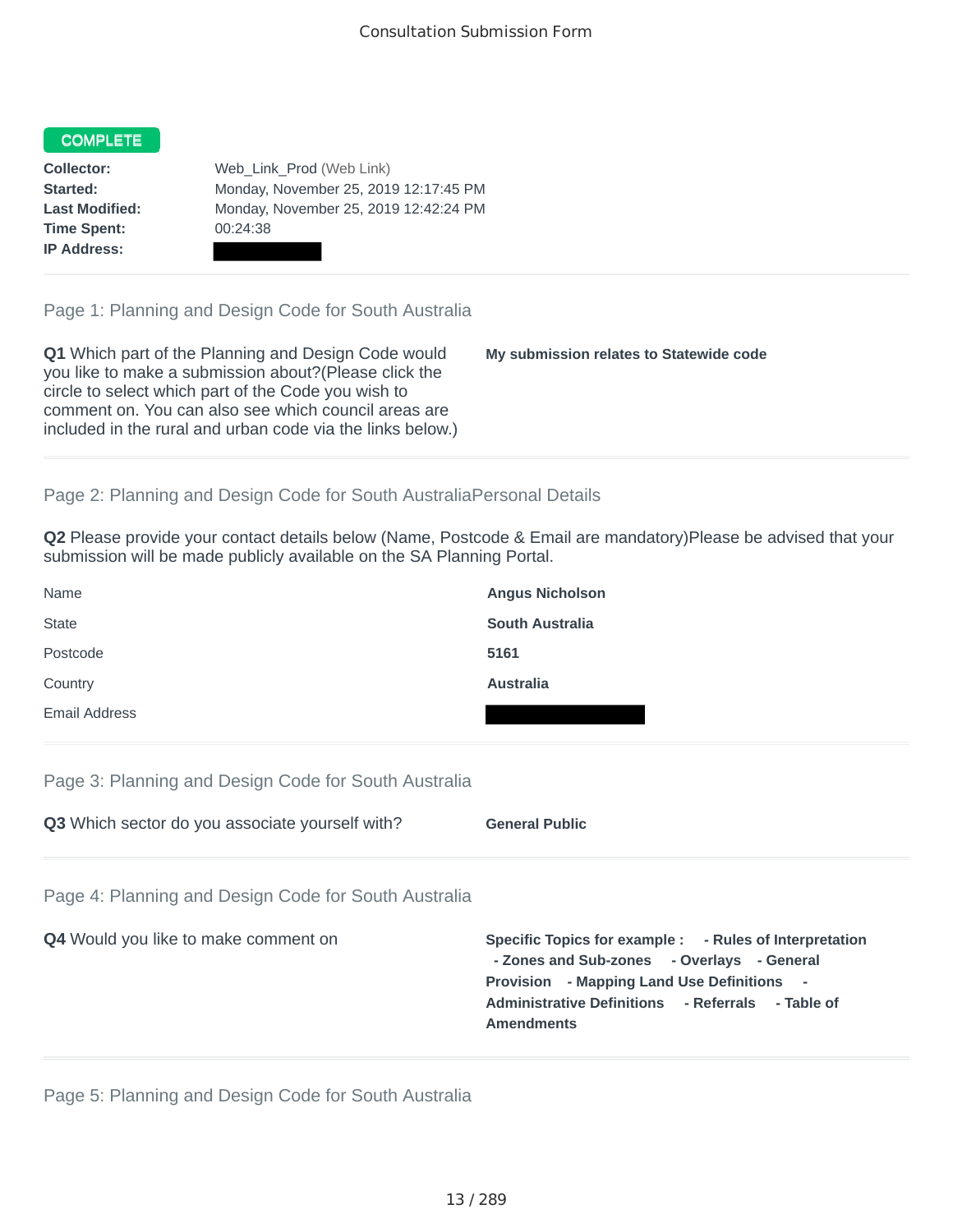#### Consultation Submission Form

| <b>Q5</b> Enter your feedback for Rules of Interpretation | Respondent skipped this question |
|-----------------------------------------------------------|----------------------------------|
| <b>Q6</b> Enter your feedback for Referrals               | Respondent skipped this question |
| <b>Q7</b> Enter your feedback for Mapping                 | Respondent skipped this question |
| Q8 Enter your feedback for Table of Amendments            | Respondent skipped this question |

Page 6: Planning and Design Code for South Australia

**Q9** Please enter your feedback for overlaysclick next at the bottom of the page for next topic

Native Vegetation Overlay **Many current conservation partks appear to have been re-zoned into things such as 'rural living', 'hills face', 'open space' or other zoning types that would appear to allow some future development and loss of conservation status and natural areas. I am disgusted at this and would expect that absolutely all current conservation parks are kept zoned only for conservation and protected for the long term. We should be adding more conservation areas to the very few spaces we already have, not removing them and allowing for more farming or housing. The choice to re-zone these very important and under threat areas is a cynical move to slowly reduce conservation areas and increase housing, farming or other activities on those areas. I strongly oppose this move and request that you reconsider and protect currrent conservation areas completely and in full. I actually completely surprised and disgusted at how many current conservation parks and recreation parks you are proposing will be re-zoned into areas that could end up being used for other purposes and damaging them for generations to come. There are too many parks and conservation areas proposed for change for me to list here, hence my emphatic and passionate request that ALL current conservation and national parks be left alone and continue to be protected and zoned appropriately.**

Page 7: Planning and Design Code for South Australia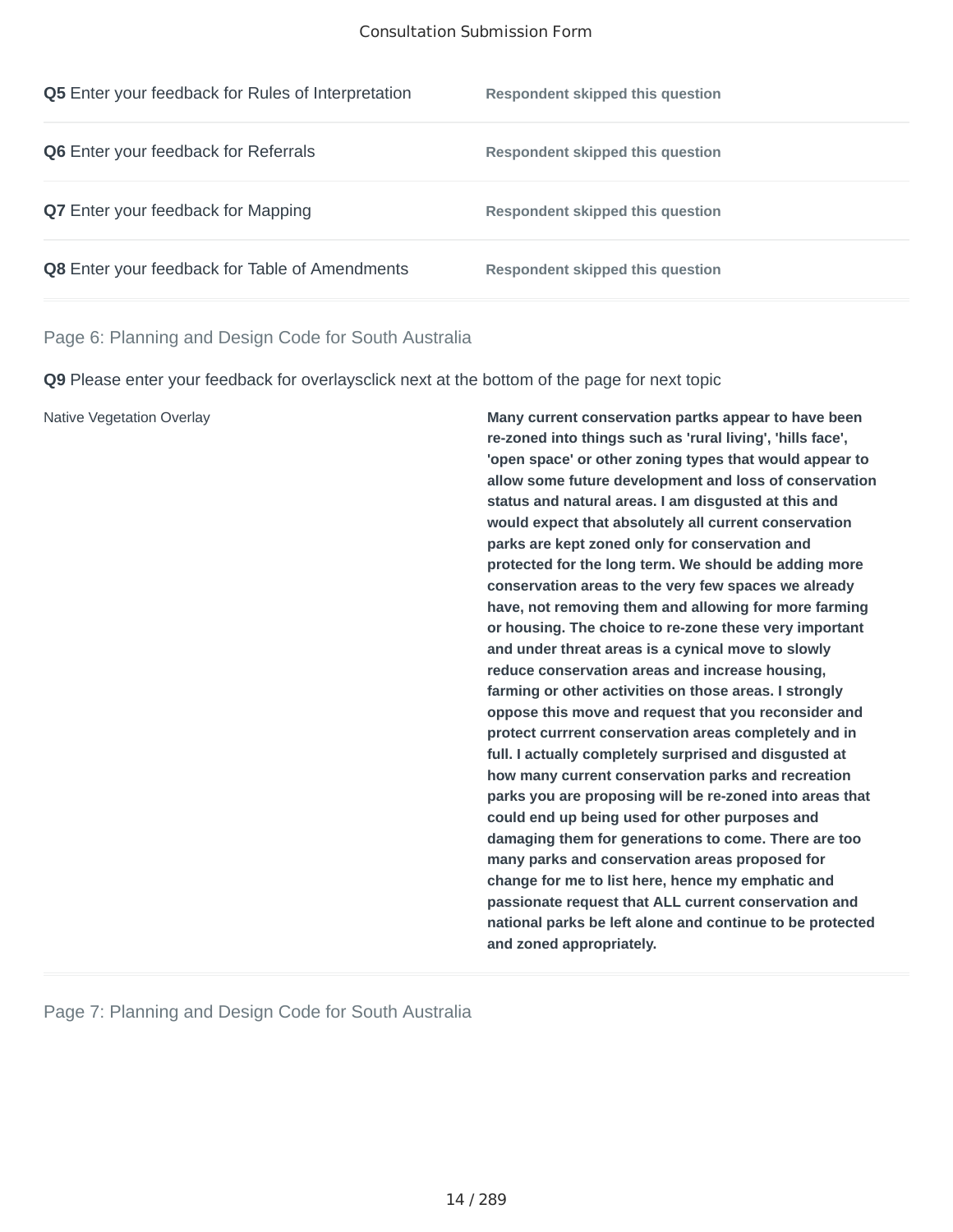**Q10** Please enter your feedback for zones and subzonesclick next at the bottom of the page for next topic

Conservation Zone **Many current conservation partks appear to have been re-zoned into things such as 'rural living', 'hills face', 'open space' or other zoning types that would appear to allow some future development and loss of conservation status and natural areas. I am disgusted at this and would expect that absolutely all current conservation parks are kept zoned only for conservation and protected for the long term. We should be adding more conservation areas to the very few spaces we already have, not removing them and allowing for more farming or housing. The choice to re-zone these very important and under threat areas is a cynical move to slowly reduce conservation areas and increase housing, farming or other activities on those areas. I strongly oppose this move and request that you reconsider and protect currrent conservation areas completely and in full. I actually completely surprised and disgusted at how many current conservation parks and recreation parks you are proposing will be re-zoned into areas that could end up being used for other purposes and damaging them for generations to come. There are too many parks and conservation areas proposed for change for me to list here, hence my emphatic and passionate request that ALL current conservation and national parks be left alone and continue to be protected and zoned appropriately.**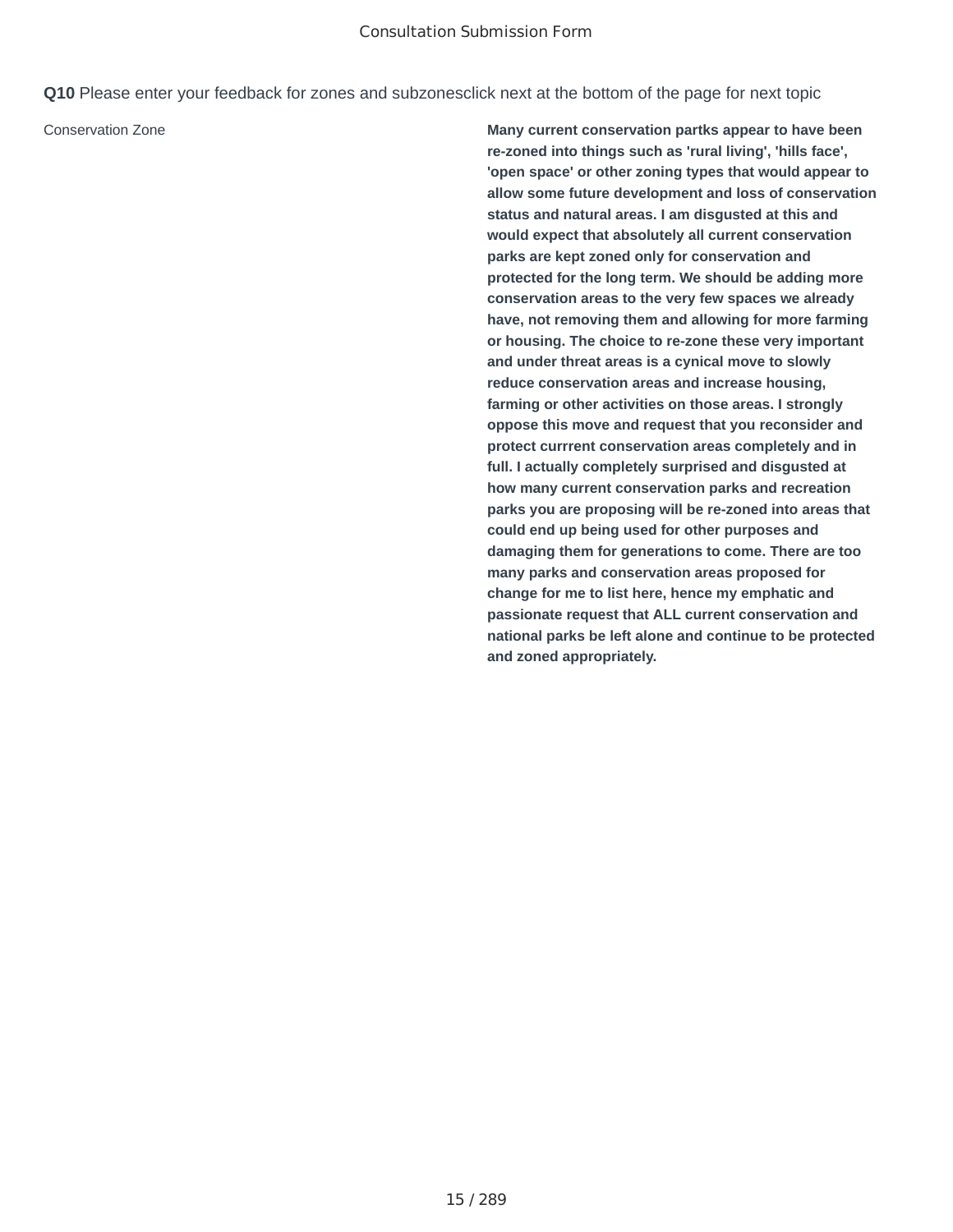Hills Face Zone **Many current conservation partks appear to have been re-zoned into things such as 'rural living', 'hills face', 'open space' or other zoning types that would appear to allow some future development and loss of conservation status and natural areas. I am disgusted at this and would expect that absolutely all current conservation parks are kept zoned only for conservation and protected for the long term. We should be adding more conservation areas to the very few spaces we already have, not removing them and allowing for more farming or housing. The choice to re-zone these very important and under threat areas is a cynical move to slowly reduce conservation areas and increase housing, farming or other activities on those areas. I strongly oppose this move and request that you reconsider and protect currrent conservation areas completely and in full. I actually completely surprised and disgusted at how many current conservation parks and recreation parks you are proposing will be re-zoned into areas that could end up being used for other purposes and damaging them for generations to come. There are too many parks and conservation areas proposed for change for me to list here, hence my emphatic and passionate request that ALL current conservation and national parks be left alone and continue to be protected and zoned appropriately.**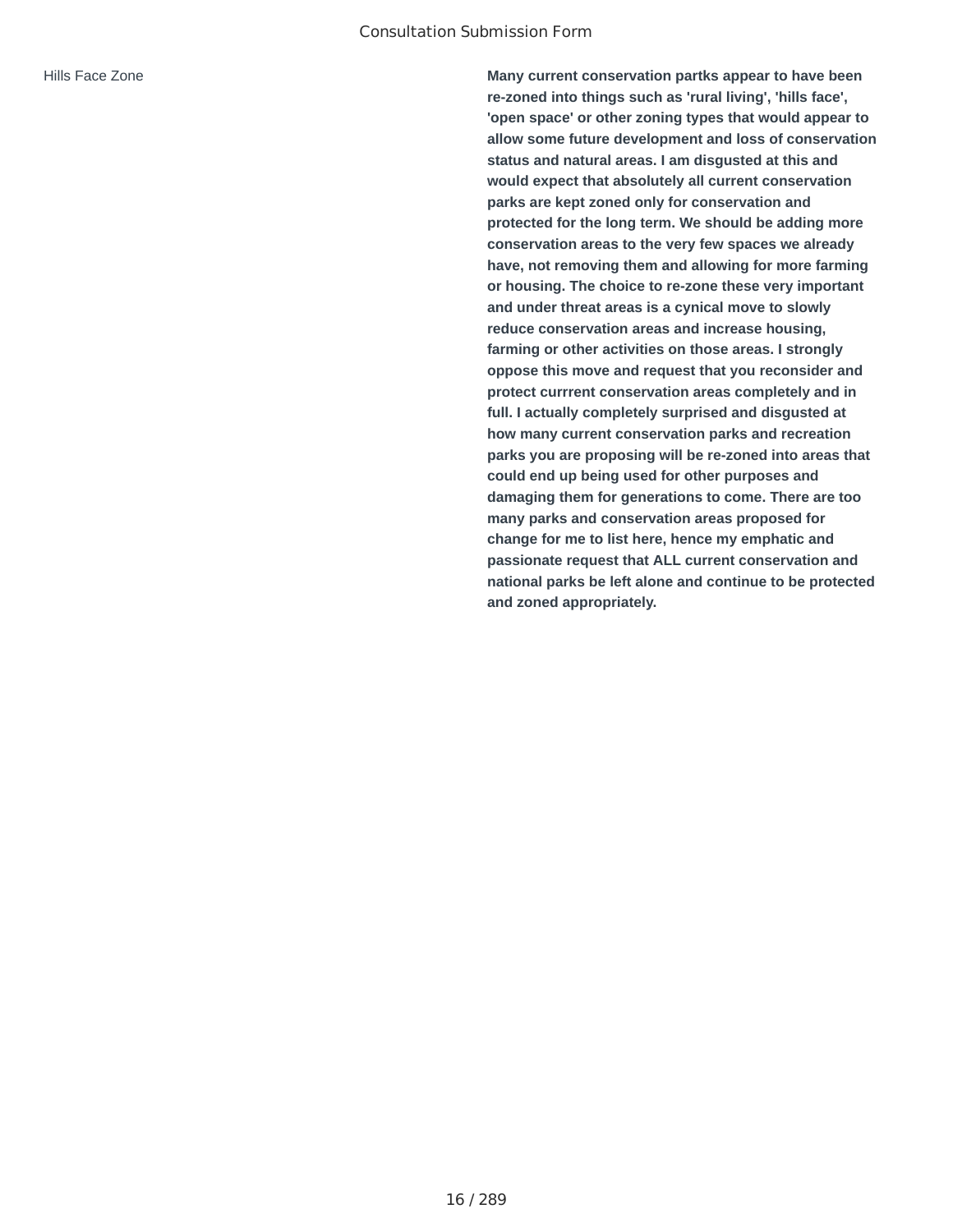Open Space Zone **Many current conservation partks appear to have been re-zoned into things such as 'rural living', 'hills face', 'open space' or other zoning types that would appear to allow some future development and loss of conservation status and natural areas. I am disgusted at this and would expect that absolutely all current conservation parks are kept zoned only for conservation and protected for the long term. We should be adding more conservation areas to the very few spaces we already have, not removing them and allowing for more farming or housing. The choice to re-zone these very important and under threat areas is a cynical move to slowly reduce conservation areas and increase housing, farming or other activities on those areas. I strongly oppose this move and request that you reconsider and protect currrent conservation areas completely and in full. I actually completely surprised and disgusted at how many current conservation parks and recreation parks you are proposing will be re-zoned into areas that could end up being used for other purposes and damaging them for generations to come. There are too many parks and conservation areas proposed for change for me to list here, hence my emphatic and passionate request that ALL current conservation and national parks be left alone and continue to be protected and zoned appropriately.**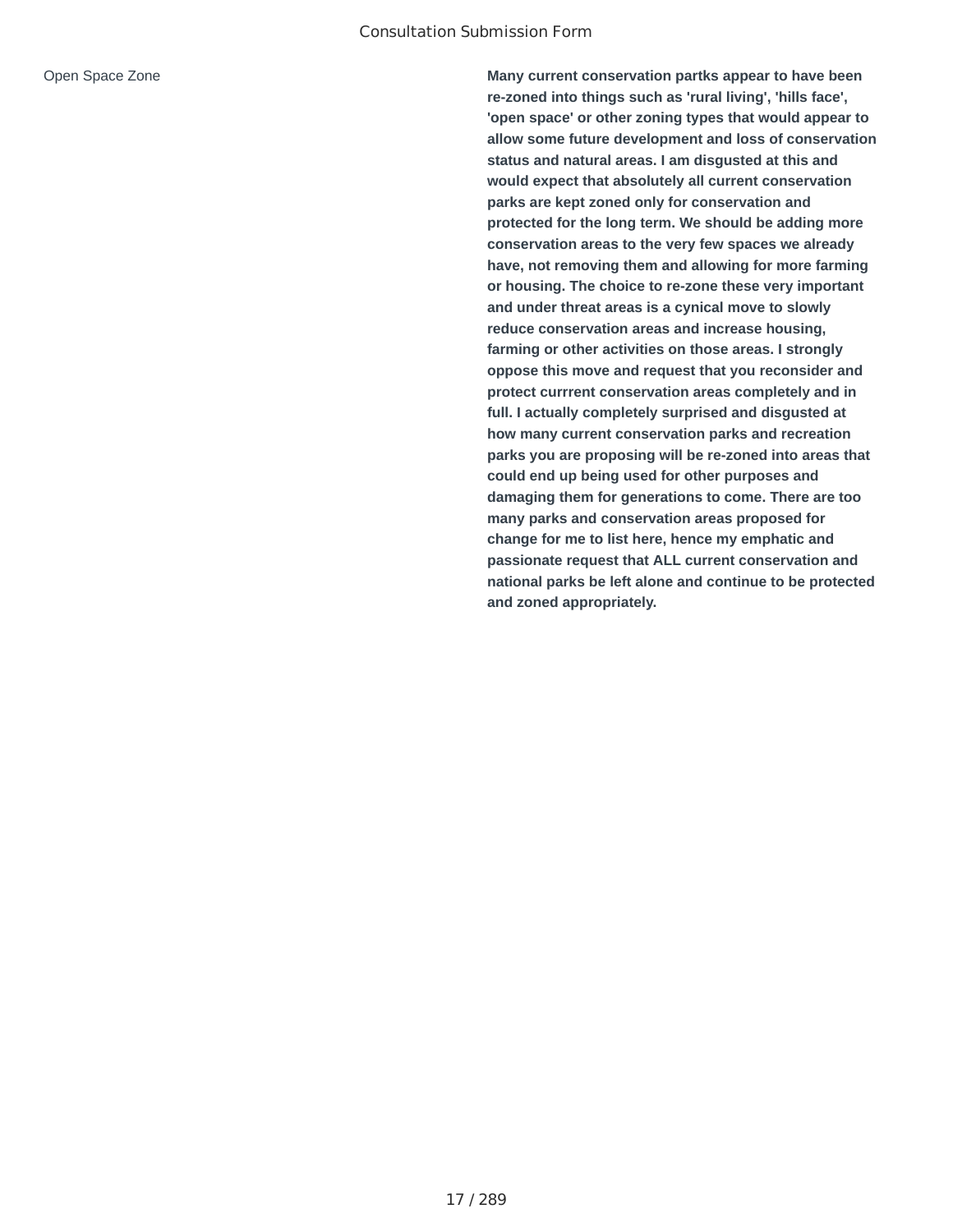Rural Zone **Many current conservation partks appear to have been re-zoned into things such as 'rural living', 'hills face', 'open space' or other zoning types that would appear to allow some future development and loss of conservation status and natural areas. I am disgusted at this and would expect that absolutely all current conservation parks are kept zoned only for conservation and protected for the long term. We should be adding more conservation areas to the very few spaces we already have, not removing them and allowing for more farming or housing. The choice to re-zone these very important and under threat areas is a cynical move to slowly reduce conservation areas and increase housing, farming or other activities on those areas. I strongly oppose this move and request that you reconsider and protect currrent conservation areas completely and in full. I actually completely surprised and disgusted at how many current conservation parks and recreation parks you are proposing will be re-zoned into areas that could end up being used for other purposes and damaging them for generations to come. There are too many parks and conservation areas proposed for change for me to list here, hence my emphatic and passionate request that ALL current conservation and national parks be left alone and continue to be protected and zoned appropriately.**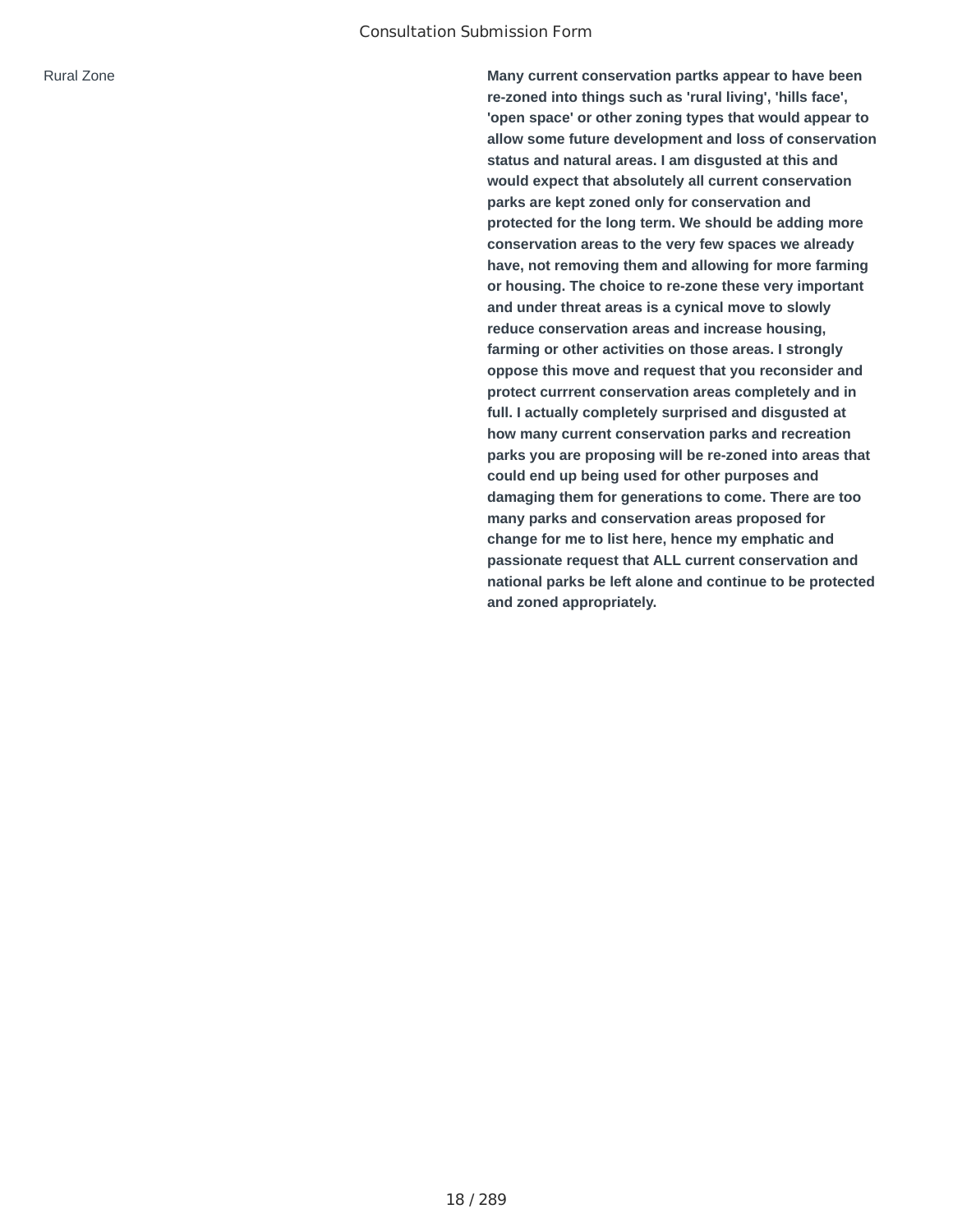Rural Living Zone **Many current conservation partks appear to have been re-zoned into things such as 'rural living', 'hills face', 'open space' or other zoning types that would appear to allow some future development and loss of conservation status and natural areas. I am disgusted at this and would expect that absolutely all current conservation parks are kept zoned only for conservation and protected for the long term. We should be adding more conservation areas to the very few spaces we already have, not removing them and allowing for more farming or housing. The choice to re-zone these very important and under threat areas is a cynical move to slowly reduce conservation areas and increase housing, farming or other activities on those areas. I strongly oppose this move and request that you reconsider and protect currrent conservation areas completely and in full. I actually completely surprised and disgusted at how many current conservation parks and recreation parks you are proposing will be re-zoned into areas that could end up being used for other purposes and damaging them for generations to come. There are too many parks and conservation areas proposed for change for me to list here, hence my emphatic and passionate request that ALL current conservation and national parks be left alone and continue to be protected and zoned appropriately.**

Page 8: Planning and Design Code for South Australia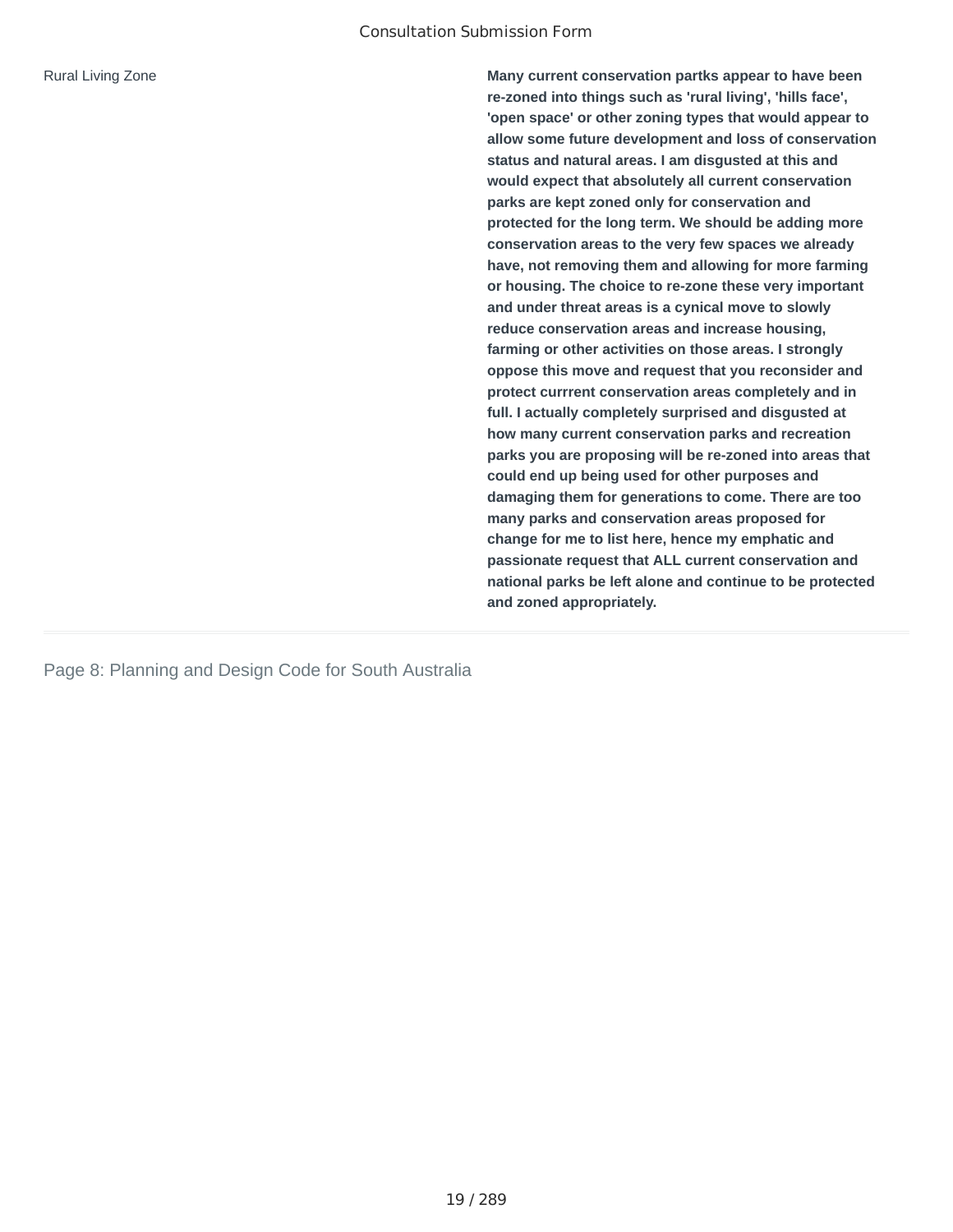#### Consultation Submission Form

**Q11** Please enter your feedback for general policyclick next at the bottom of the page for next topic

Open Space and Recreation General Policy **Many current conservation partks appear to have been re-zoned into things such as 'rural living', 'hills face', 'open space' or other zoning types that would appear to allow some future development and loss of conservation status and natural areas. I am disgusted at this and would expect that absolutely all current conservation parks are kept zoned only for conservation and protected for the long term. We should be adding more conservation areas to the very few spaces we already have, not removing them and allowing for more farming or housing. The choice to re-zone these very important and under threat areas is a cynical move to slowly reduce conservation areas and increase housing, farming or other activities on those areas. I strongly oppose this move and request that you reconsider and protect currrent conservation areas completely and in full. I actually completely surprised and disgusted at how many current conservation parks and recreation parks you are proposing will be re-zoned into areas that could end up being used for other purposes and damaging them for generations to come. There are too many parks and conservation areas proposed for change for me to list here, hence my emphatic and passionate request that ALL current conservation and national parks be left alone and continue to be protected and zoned appropriately.**

Page 9: Planning and Design Code for South Australia

**Q12** Please enter your feedback for Land use Definitionclick next at the bottom of the page for next topic

**Respondent skipped this question**

Page 10: Planning and Design Code for South Australia